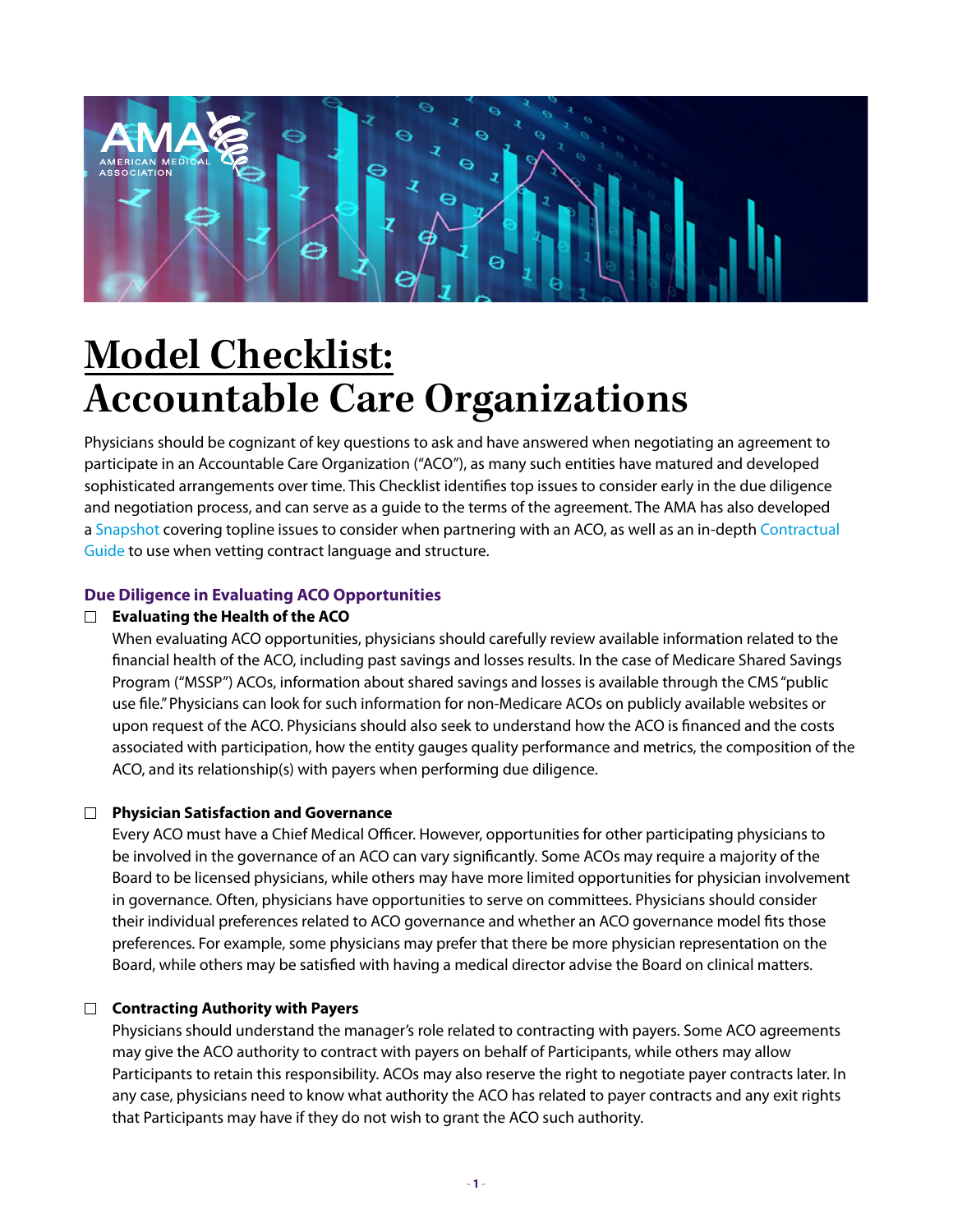## **Transitioning to Risk**

#### **ACO's Strategy to Move to Downside Risk**

Physicians should understand whether and how an ACO plans to move or has already moved to accepting downside risk and the protections it has in place against excessive payments due to shared losses. Physicians should be aware of potential obligations the ACO may impose on Participants (for MSSP ACOs, defined as an entity identified by a Medicare-enrolled tax identification number through which one or more ACO providers/ suppliers bill Medicare; for non-Medicare ACOs, defined by the ACO) when taking on risk, such as requiring physicians to contribute to repayment mechanisms and/or deducting fees and expenses from shared savings earned by the ACO. Although important to all participating physicians, this may be particularly relevant for nonowner physician employees of a practice and for physicians who are still repaying educational loans.

#### **Responsible Parties for Shared Losses**

Two-sided MSSP ACOs are responsible for paying penalties if they experience losses, but also have the opportunity to qualify for bonus payments if there are savings. ACOs will handle this potential liability for shared losses differently. Some may delegate responsibility for such losses to all Participants, while others may delegate this responsibility to major Participants or a portion of the losses to the ACO legal entity itself. Physicians should be mindful of the implications of such decisions as they may be liable for losses depending on the circumstance.

#### **Establishment of a Repayment Mechanism**

An MSSP ACO must establish a repayment mechanism to assure CMS that it is able to repay losses incurred by the ACO. Non-Medicare ACOs may establish their own rules in this area. Similar to contractual considerations related to shared losses, physicians should pay careful attention to contractual language related to repayment mechanisms and the entit(ies) responsible for initially funding the mechanism and replenishing the mechanism (see Accountable Care Organizations: How to Perform Due Diligence and Evaluate [Contractual Arrangements,](file:///.///Hqd02/dept/Cxx/CCG/Payment_Quality/Polsinelli/2019/Deliverables/Phase III_ACOs/Final/Phase III ACO_Contractual Arrangements_FINAL with Links.docx#Section2b)  [section 2.b\)](file:///.///Hqd02/dept/Cxx/CCG/Payment_Quality/Polsinelli/2019/Deliverables/Phase III_ACOs/Final/Phase III ACO_Contractual Arrangements_FINAL with Links.docx#Section2b). ACOs may require Participants and their employed physicians to contribute funds to the mechanism.

#### **Expenses Deducted from Shared Savings**

If the ACO delegates its management or certain key services to an outside manager or vendor, physicians should be mindful of the fee structure for these services. The manager may charge a flat fee for its services or a percentage that is based on the gross revenue of all Participants. An ACO may also deduct a portion of the Participants' revenue and/or shared savings prior to distribution to fund management fees. In all cases, physicians should understand their financial responsibility related to management fees when evaluating the costs and benefits of participation.

#### **Emerging Organizational and Participation Models**

#### **Emerging Models**

Physicians should evaluate a variety of established and emerging ACO models available in their community (like "supergroup" models and models focused on a tightly defined patient population) and understand how participation in these models may affect their individual practice. In the "supergroup" model, specialty practices collaborate to manage a defined set of services. Physicians should also consider the value of aligning with a "brand" when determining whether to participate in ACOs established by "brand name" organizations. While such brands may have value in the healthcare marketplace, they may restrict practice independence as a condition of participation.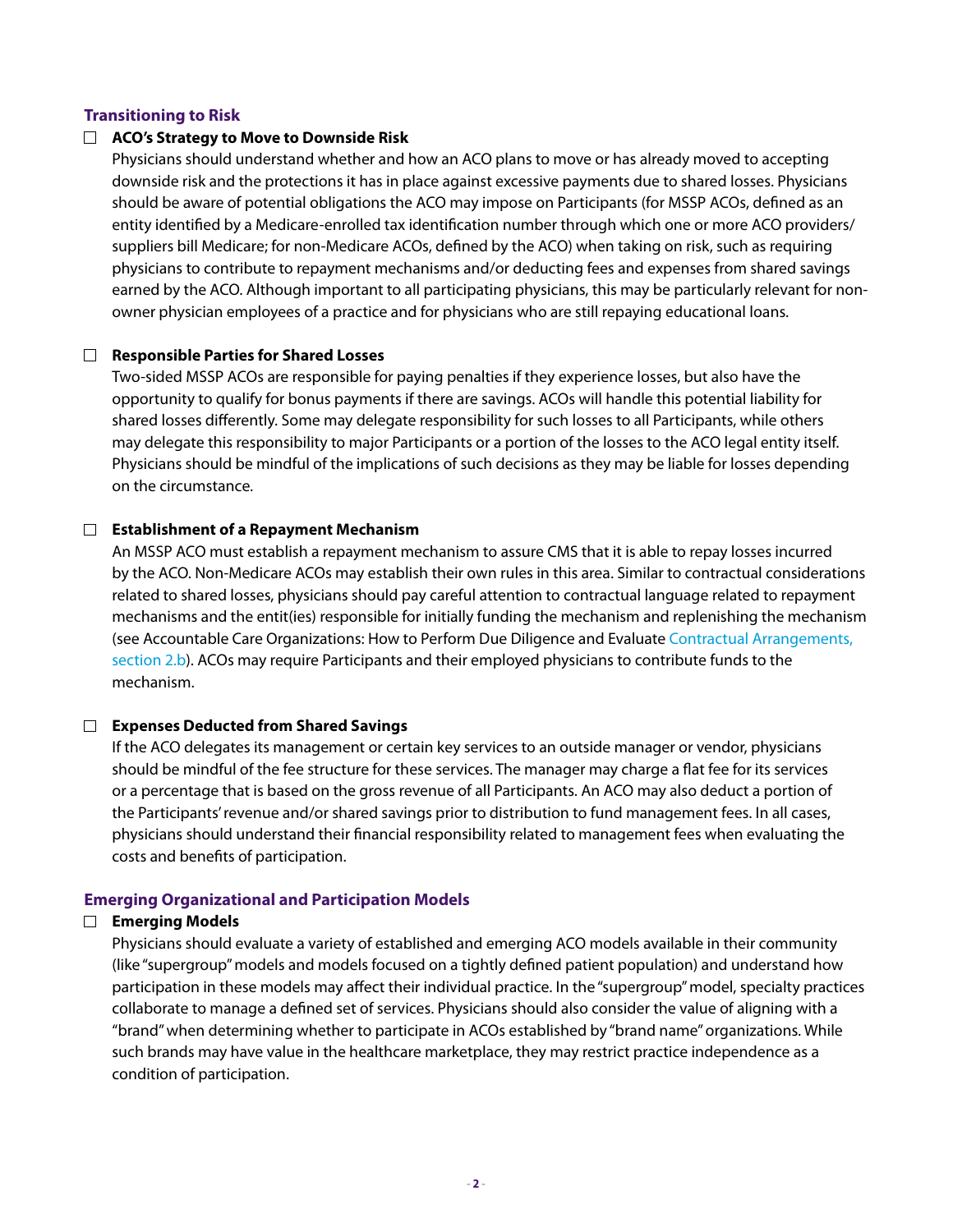## **Referrals**

An ACO may establish requirements for physician referral of patients to specific providers. Federal law generally does not allow an ACO or a Participant to require patients only receive care from providers within the ACO's network, but often ACO Participant agreements contain provisions requiring physicians to preferentially refer within the ACO. Provider referral requirements should be compliant with the Stark Law, however, non-Medicare ACOs may have greater flexibility. Physicians should, however, ensure that there is contractual language in an agreement with an ACO allowing a physician to refer to other, out-of-network providers based on independent medical judgment, patient preference, and/or insurance requirements (see Accountable Care Organizations: How to Perform Due Diligence and Evaluate [Contractual Arrangements, section 3.b](file:///.///Hqd02/dept/Cxx/CCG/Payment_Quality/Polsinelli/2019/Deliverables/Phase III_ACOs/Final/Phase III ACO_Contractual Arrangements_FINAL with Links.docx#Section3b)).

## **Clinical Judgment**

While many ACOs establish standardized protocols or practice guidelines for Participants, it is important that decisions related to the individual practice of medicine and clinical judgment remain with the physician rendering services. Physicians may wish to include contractual provisions in an agreement with an ACO to ensure that certain functions related to their individual practice remain under physician control, including selection of staff, supervision, and operation of facilities (see Accountable Care Organizations: How to Perform Due Diligence and Evaluate [Contractual Arrangements, section 3.c\)](file:///.///Hqd02/dept/Cxx/CCG/Payment_Quality/Polsinelli/2019/Deliverables/Phase III_ACOs/Final/Phase III ACO_Contractual Arrangements_FINAL with Links.docx#Section3c). Such provisions ensure that physicians retain their independence in their direct practice of medicine and the preferred level of control over day-to-day operations of their medical practices.

## **Evaluation of Brand and Management Entities**

Physicians should know the identity and business practices of the entity responsible for managing the ACO and the implications of its management approach on physician practice. Some ACOs are entirely managed by physicians, while others engage an outside manager or a major Participant (designated by an ACO as such based on a variety of factors which may include clinical expertise, patient volume, key personnel, number of attributed beneficiaries, or revenue). In such cases, physicians must relinquish a degree of independence related to administrative and operational management of clinical integration activities related to their practice. Non-physician management may be useful, because such entities can have more expertise in managing a patient population. However, physicians should ensure specific activities, such as implementation of evidencebased medicine and quality improvement, remain within their purview.

#### **Data Access**

## **Data Collection and Reporting**

Physicians must know and understand the data that an ACO provides to its Participants. These data should enable physicians to provide better care and care coordination and may, in turn, lead to greater shared savings. Physicians should ask questions and have a working knowledge of the frequency, contents, and quality of such data, and ensure that the ACO processes the data in ways that make it useful for improving care. Physicians should also inquire as to whether ACOs will report on their behalf to meet federal or commercial payer reporting requirements.

## **Data Sharing and Analytics**

Physicians should have a clear understanding of the data available to ACO Participants, as these data can be used to improve the care that they provide to patients. Physicians should be careful when negotiating with ACOs to ensure they gain the maximum value from data sharing and ensure that the ACO efficiently shares data with Participants by utilizing an appropriate platform for data aggregation and analytics.